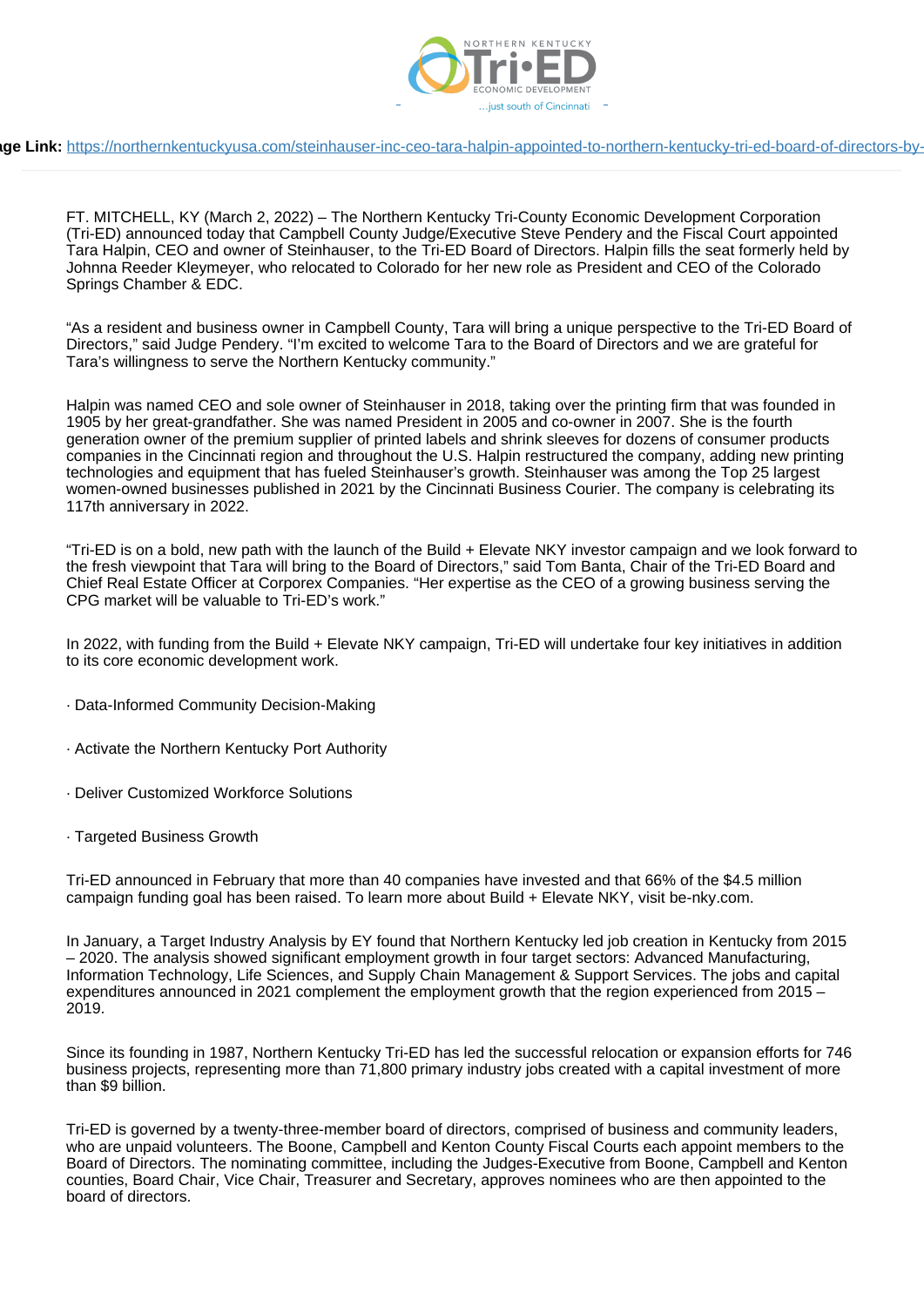

## **page Link:** https://northernkentuckyusa.com/steinhauser-inc-ceo-tara-halpin-appointed-to-northern-kentucky-tri-ed-board-of-directors-by-

## **About Northern Kentucky Tri-ED**

Northern Kentucky Tri-ED serves as the primary economic development company for Boone, Campbell, and Kenton counties, providing marketing, and business retention and expansion services for the region. For more information, visit www.NorthernKentuckyUSA.com.

Tri-ED's vision is opportunity and prosperity for all Northern Kentuckians.

###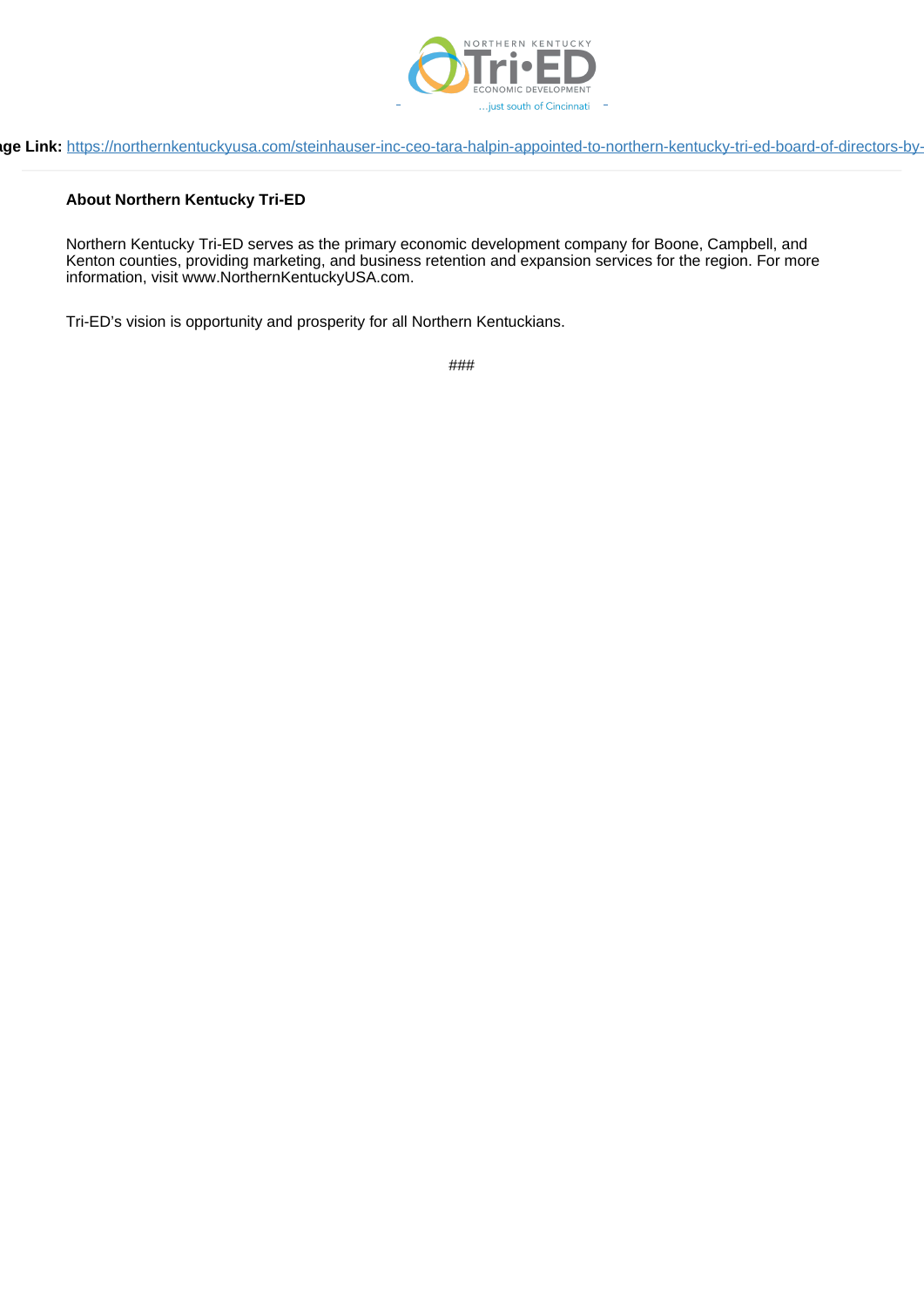

**pe Link:** https://northernkentuckyusa.com/steinhauser-inc-ceo-tara-halpin-appointed-to-northern-kentucky-tri-ed-board-of-directors-by-